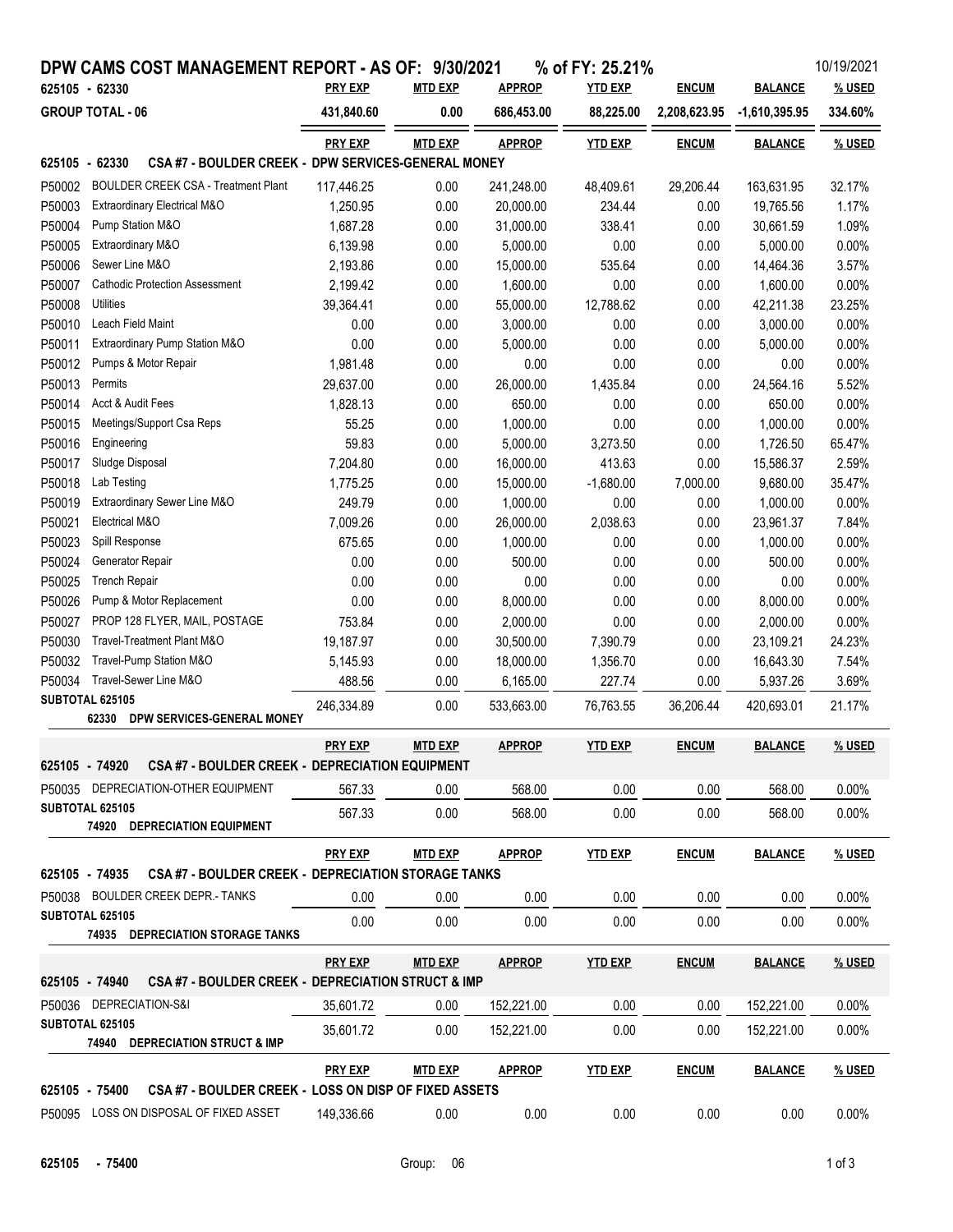|        | DPW CAMS COST MANAGEMENT REPORT - AS OF: 9/30/2021                           |                 |                |                 | % of FY: 25.21% |              |                 | 10/19/2021 |
|--------|------------------------------------------------------------------------------|-----------------|----------------|-----------------|-----------------|--------------|-----------------|------------|
|        | 625105 - 75400                                                               | <b>PRY EXP</b>  | <b>MTD EXP</b> | <b>APPROP</b>   | <b>YTD EXP</b>  | <b>ENCUM</b> | <b>BALANCE</b>  | % USED     |
|        | SUBTOTAL 625105<br><b>LOSS ON DISP OF FIXED ASSETS</b><br>75400              | 149.336.66      | 0.00           | 0.00            | 0.00            | 0.00         | 0.00            | 0.00%      |
|        |                                                                              | <b>PRY EXP</b>  | <b>MTD EXP</b> | <b>APPROP</b>   | <b>YTD EXP</b>  | <b>ENCUM</b> | <b>BALANCE</b>  | % USED     |
|        | <b>CSA #7 - BOULDER CREEK - BUILDINGS AND IMPROVEMENTS</b><br>625105 - 86110 |                 |                |                 |                 |              |                 |            |
| P50022 | CAPITAL REPLACEMENT RESERVES                                                 | 0.00            | 0.00           | 3,056,686.00    | 0.00            | 0.00         | 3.056.686.00    | 0.00%      |
| P50039 | * BC TREATMENT PLANT REBUILD                                                 | 3,409,175.67    | 0.00           | 0.00            | 11,461.45       | 2,160,193.51 | $-2,171,654.96$ | 0.00%      |
| P50040 | <b>EQ TANK REPLACEMENT</b>                                                   | 0.00            | 0.00           | 125,000.00      | 0.00            | 12,224.00    | 112,776.00      | 9.78%      |
| P50041 | <b>Treatment Plant Upgrades</b>                                              | 0.00            | 0.00           | 0.00            | 0.00            | 0.00         | 0.00            | 0.00%      |
| P50042 | EO TANK MIXER INSTALLATION                                                   | 0.00            | 0.00           | 0.00            | 0.00            | 0.00         | 0.00            | 0.00%      |
| P50043 | OFFICE IMPROVEMENTS                                                          | 0.00            | 0.00           | 0.00            | 0.00            | 0.00         | 0.00            | 0.00%      |
| P50044 | <b>BLOWER LINE REPLACEMENT</b>                                               | 0.00            | 0.00           | 0.00            | 0.00            | 0.00         | 0.00            | 0.00%      |
| P50045 | PUMP STATION UPGRADES                                                        | 0.00            | 0.00           | 0.00            | 0.00            | 0.00         | 0.00            | 0.00%      |
| P50051 | Pump Station #1 Rehab                                                        | 0.00            | 0.00           | 0.00            | 0.00            | 0.00         | 0.00            | 0.00%      |
| P50052 | <b>Structure Upgrades</b>                                                    | 0.00            | 0.00           | 0.00            | 0.00            | 0.00         | 0.00            | 0.00%      |
|        | SUBTOTAL 625105<br><b>BUILDINGS AND IMPROVEMENTS</b><br>86110                | 3.409,175.67    | 0.00           | 3,181,686.00    | 11,461.45       | 2,172,417.51 | 997.807.04      | 68.64%     |
|        |                                                                              | <b>PRY EXP</b>  | <b>MTD EXP</b> | <b>APPROP</b>   | <b>YTD EXP</b>  | <b>ENCUM</b> | <b>BALANCE</b>  | % USED     |
|        | CSA #7 - BOULDER CREEK - STRUCT AND IMPRVMNTS-ISF OFF<br>625105 - 86111      |                 |                |                 |                 |              |                 |            |
| P50097 | S & I Budget Offset                                                          | $-3,409,175.67$ | 0.00           | $-3,181,685.00$ | 0.00            | 0.00         | $-3,181,685.00$ | 0.00%      |
|        | SUBTOTAL 625105<br><b>STRUCT AND IMPRVMNTS ISF OFFS</b><br>86111             | $-3,409,175.67$ | 0.00           | $-3,181,685.00$ | 0.00            | 0.00         | $-3,181,685.00$ | 0.00%      |
|        | TOTAL 625105 CSA #7 - BOULDER CREEK                                          | 431.840.60      | 0.00           | 686.453.00      | 88.225.00       | 2.208.623.95 | $-1,610,395.95$ | 334.60%    |